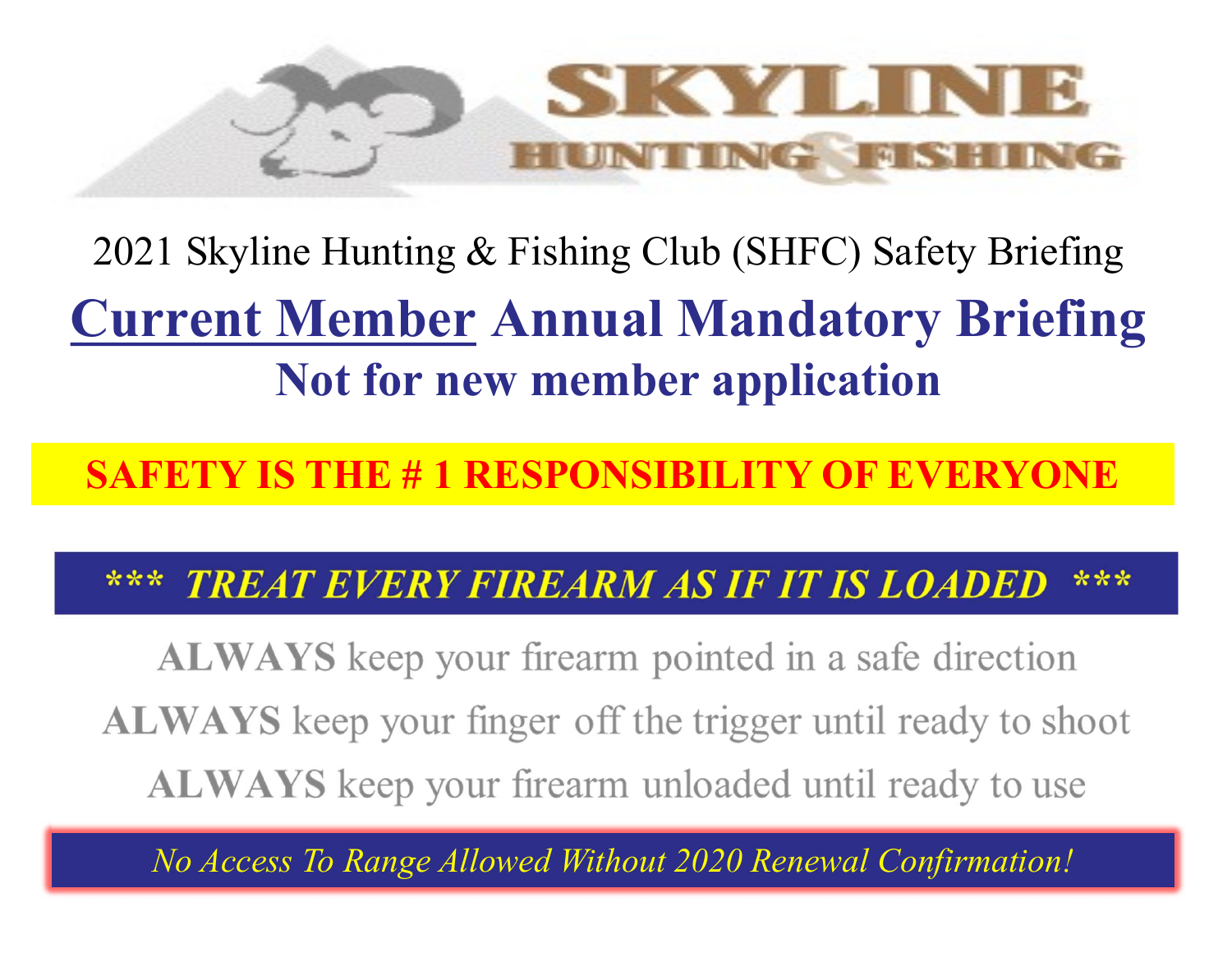

#### Online Renewals for 2021 (PAY ATTENTION!)

- Safety Briefing<br>
Online Renewals for 2021 (PAY ATTENTION!)<br>
The COVID-19 pandemic if forcing SHFC to go to a contact-less<br>
method for doing renewals<br>
 Please be patient as we are learning as we go<br>
Still pood to vious the method for doing renewals
	-
- Fety Briefing<br>
Online Renewals for 2021 (PAY ATTENTION!)<br>
he COVID-19 pandemic if forcing SHFC to go to a contact-less<br>
nethod for doing renewals<br>
 Please be patient as we are learning as we go<br>
till need to view the annu **Safety Briefing**<br> **Online Renewals for 2021 (PAY ATTENTION!)**<br>
The COVID-19 pandemic if forcing SHFC to go to a contact-less<br>
method for doing renewals<br>
- Please be patient as we are learning as we go<br>
Still need to view waiver for 2021, pay dues and workbond, and (if needed) provide proof you signed up for RSO shifts **Online Renewals for 2021 (PAY ATTENTION!)**<br>
The COVID-19 pandemic if forcing SHFC to go to a contact-less<br>
method for doing renewals<br>
Please be patient as we are learning as we go<br>
Still need to view the annual briefing, - The COVID-19 pandemic if forcing SHFC to go to a contact-less<br>method for doing renewals<br>- Please be patient as we are learning as we go<br>Still need to view the annual briefing, take a test, submit a new<br>waiver for 2021, p - The COVID-19 pandemic if forcing SHFC to go to a contact-less<br>method for doing renewals<br>- Please be patient as we are learning as we go<br>- Still need to view the annual briefing, take a test, submit a new<br>waiver for 2021,
- to the club P.O. Box
- 
- paperwork and payments are received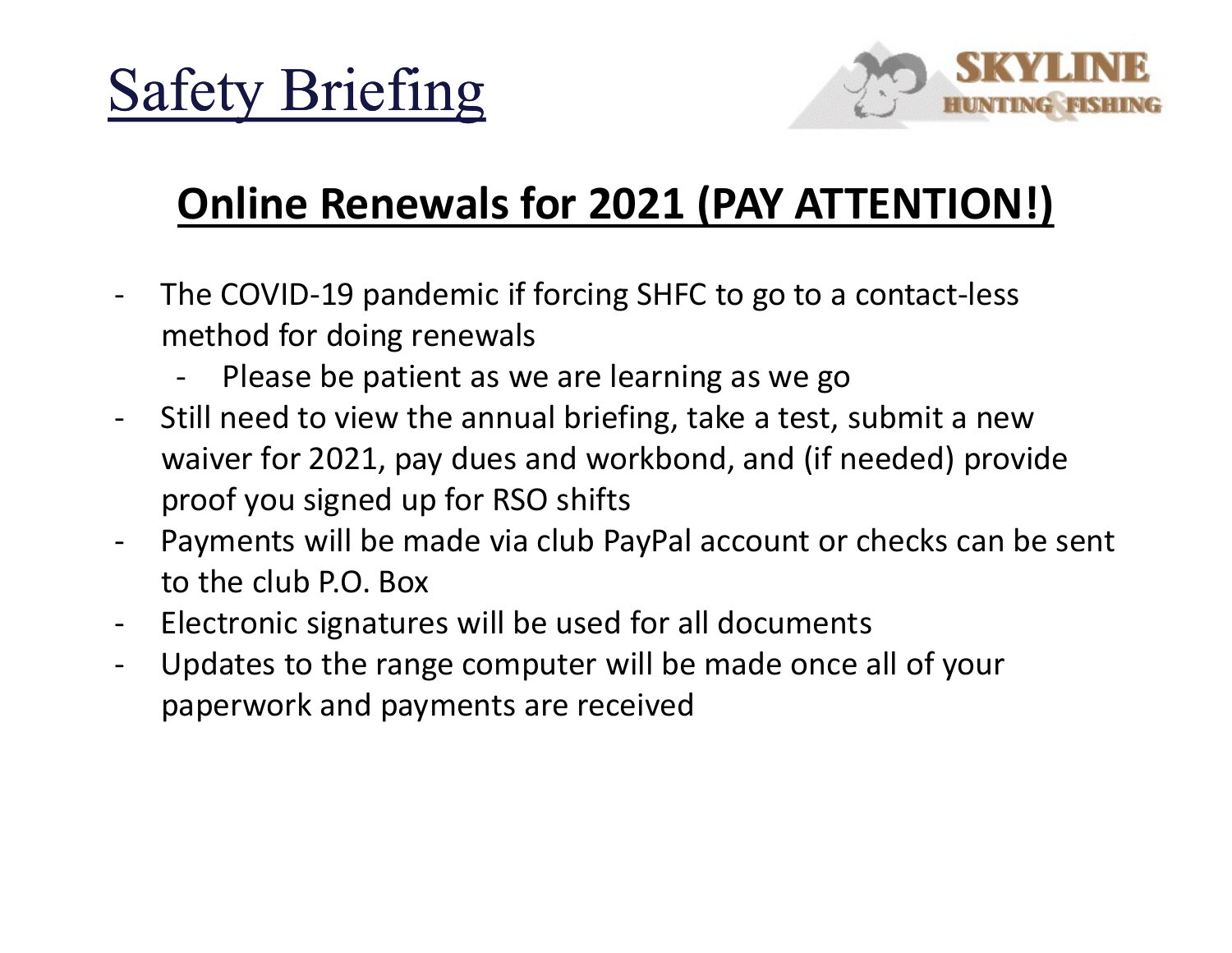# Safety Briefing<br>2020 Observ<br>- Range Communication<br>- RSO needs to ensure folks are aware where<br>- RO needs to keep radio with them when<br>- Belt clips and mics are available in t



#### 2020 Observations

- -
	- -
- Character School and Character School and Character School angle Communication<br>The RSO needs to ensure folks are aware when shotgun in use<br>The Ro needs to keep radio with them when going down range!<br>The Rowsider purchasing Character School Character School Character School Character School Character School Character School Character School Character School Character School Character School Character School Consider purchasing electronic hear Friend Communication<br>
Communication<br>
So needs to ensure folks are aware when shotgun in use<br>
O needs to keep radio with them when going down range!<br>
- Belt clips and mics are available in the RSO shed<br>
onsider purchasing e - Consider purchasing electronic hearing protection if you have trouble hearing radio transmissions! **Safety Briefing<br>
2020 Observat**<br>
Range Communication<br>
RSO needs to ensure folks are aware when so<br>
- RO needs to keep radio with them when goi<br>
- Belt clips and mics are available in the<br>
- Consider purchasing electronic Figure 1.1 and 2020 COLOR CONSERVATIONS<br>
THE CONSERVATIONS<br>
- RSO needs to ensure folks are aware when shotgun in use<br>
- RO needs to keep radio with them when going down range!<br>
- Belt clips and mics are available in the R **EXECTS STIGTING 2020 Observ**<br>
Range Communication<br>
- RSO needs to ensure folks are aware where the state are available in the state of the state and mics are available in the state of consider purchasing electronic hearin **2020 Observations**<br>
Range Communication<br>
RSO needs to ensure folks are aware when shotgun in use<br>
- RO needs to keep radio with them when going down range!<br>
- Belt clips and mics are available in the RSO shed<br>
- Consider **2020 Observations**<br>
Range Communication<br>
RSO needs to ensure folks are aware when shotgun in use<br>
RO needs to keep radio with them when going down range!<br>
- Belt clips and mics are available in the RSO shed<br>
- Consider pu ange Communication<br>
- RSO needs to ensure folks are aware when shotgun in use<br>
- RO needs to keep radio with them when going down range!<br>
- Belt clips and mics are available in the RSO shed<br>
- Consider purchasing electroni - RSO needs to ensure folks are aware when shotgun in use<br>- RO needs to keep radio with them when going down range!<br>- Belt clips and mics are available in the RSO shed<br>- Consider purchasing electronic hearing protection if - Must dial ten digit numbers from LM phones (303-977-4646)<br>- Must dial ten dial ten dial ten dial ten dial ten dial ten dial ten dial ten dial ten dial consider purchasing electronic hearing protection if you have trouble - Belt clips and mics are available in the RSO shed<br>- Consider purchasing electronic hearing protection if you have trouble hearing<br>radio transmissions!<br>- Good job on target frames in 2020!<br>- Still meed to work on NOT putt - Consider purchasing electronic hearing protection if you have trouble h<br>radio transmissions!<br>ood job on target frames in 2020!<br>- Still need to work on NOT putting broken target frames back in the shee<br>o steel targets all Fraction and the club and the shedse included transmissions!<br>
The club diversity is closed to work on NOT putting broken target frames back in the sheds<br>
- No steel targets allowed!<br>
- RSO shed has been fully wired for ele
- -
- 
- radio charge frames in 2020!<br>- Still need to work on NOT putting broken targe<br>io steel targets allowed!<br>SO shed has been fully wired for electricity and ph<br>et the RSO turn on the red light at the Pistol House<br>- Leave switc
- -
- 
- 
- -
- -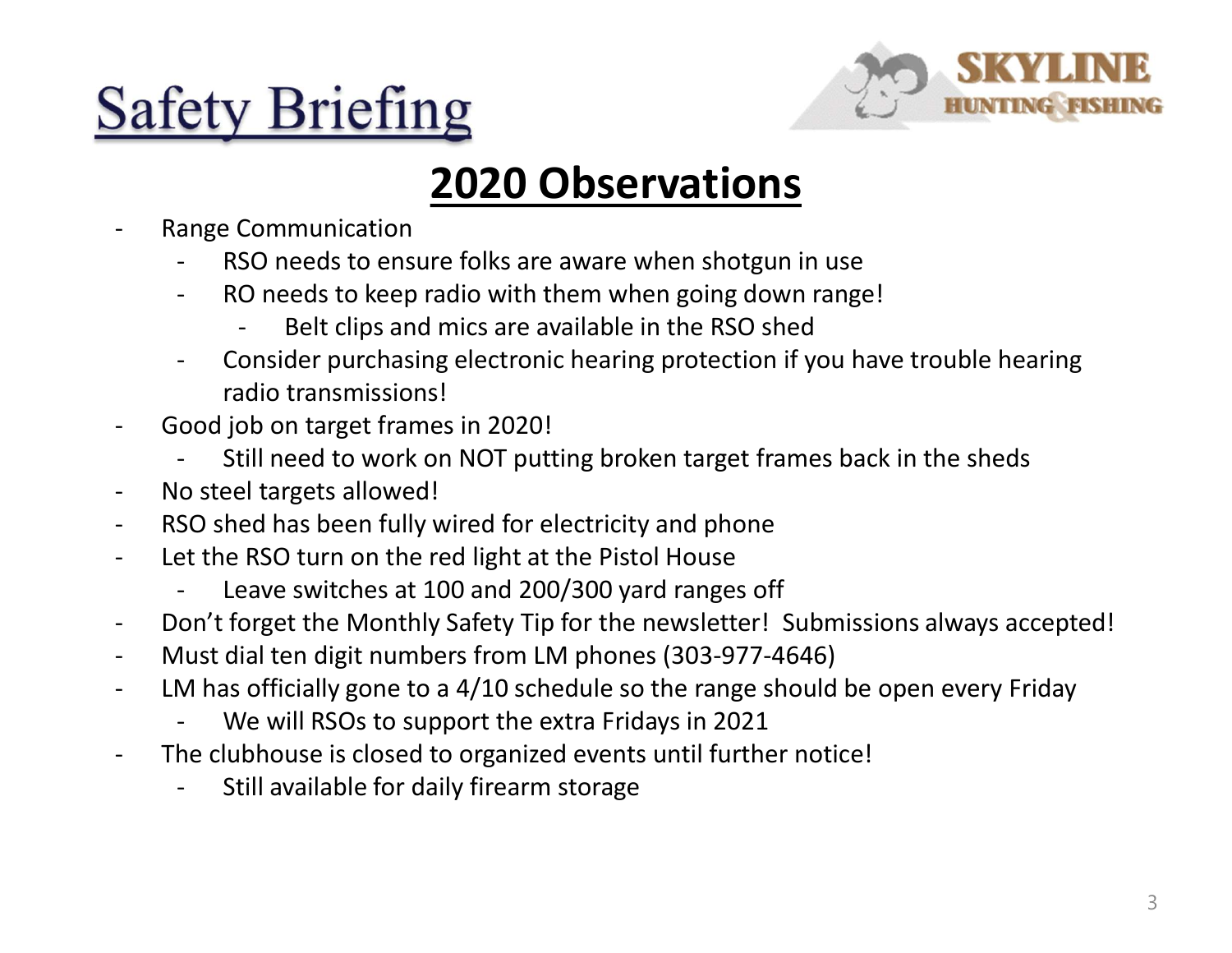



#### 2021 Moving Forward

- 
- Safety Briefing<br>2021 Moving Forward<br>- Did you check your member information at the range?<br>- Change of personal information (especially email addresses and<br>emergency contacts!) Fety Briefing<br>2021 Moving Forward<br>Did you check your member information at the range?<br>- Change of personal information (especially email addresses and<br>- Guests will need new waivers for 2021 (print from website and emergency contacts!) **EVALUATE SET ASSEM SET ASSEM SET AND SET AND SET AND SET AND SET AND SET AND SET AND SET AND SET AND SET AND SET AND SET AND SET AND SET AND SET AND SET AND SET AND SET AND SET AND SET AND SET AND SET AND SET AND SET AND 2021 Moving Forward**<br>
Did you check your member information at the range?<br>
- Change of personal information (especially email addresses<br>
emergency contacts!)<br>
- Guests will need new waivers for 2021 (print from website a<br> **2021 Moving Forward**<br>
Did you check your member information at the<br>
- Change of personal information (especially<br>
emergency contacts!)<br>
- Guests will need new waivers for 2021 (printil<br>
fill out ahead of first visit)<br>
SO **2021 Moving Forward**<br>
bu check your member information at the range?<br>
hange of personal information (especially email addresses and<br>
mergency contacts!)<br>
iuests will need new waivers for 2021 (print from website and<br>
ill by the club show the club shoulder the club shoulder the control of the control of the control of mergency contacts!)<br>
Figures is will need new waivers for 2021 (print from web<br>
<u>Ill out ahead of first visit</u>)<br>
Diligotion - Did you check your member information at the range?<br>
- Change of personal information (especially email addresses and<br>
emergency contacts!)<br>
- Guests will need new waivers for 2021 (print from website and<br>
fill out ahead
- fill out ahead of first visit) - Change of personal information (especially email addr<br>
emergency contacts!)<br>
- Guests will need new waivers for 2021 (print from we<br>
fill out ahead of first visit)<br>
- RSO policy and procedures have been updated<br>
- More R emergency contacts!)<br>
- Guests will need new waivers for 2021 (**print from webs**<br> **fill out ahead of first visit)**<br>
SO policy and procedures have been updated<br>
- More RSOs being trained<br>
- Utilizing Pistol House for classr - Guests will need new waivers for 2021 (**print from**<br> **fill out ahead of first visit)**<br>
- RSO policy and procedures have been updated<br>
- More RSOs being trained<br>
- Utilizing Pistol House for classroom portion<br>
- Everyone
- - -
		-
- **IM out ahead of first visit)**<br>
SO policy and procedures have been updated<br>
 More RSOs being trained<br>
 Utilizing Pistol House for classroom portion<br>
 Everyone in the club should be an RSO!<br>
Aasks and physical distancing
- -
- -